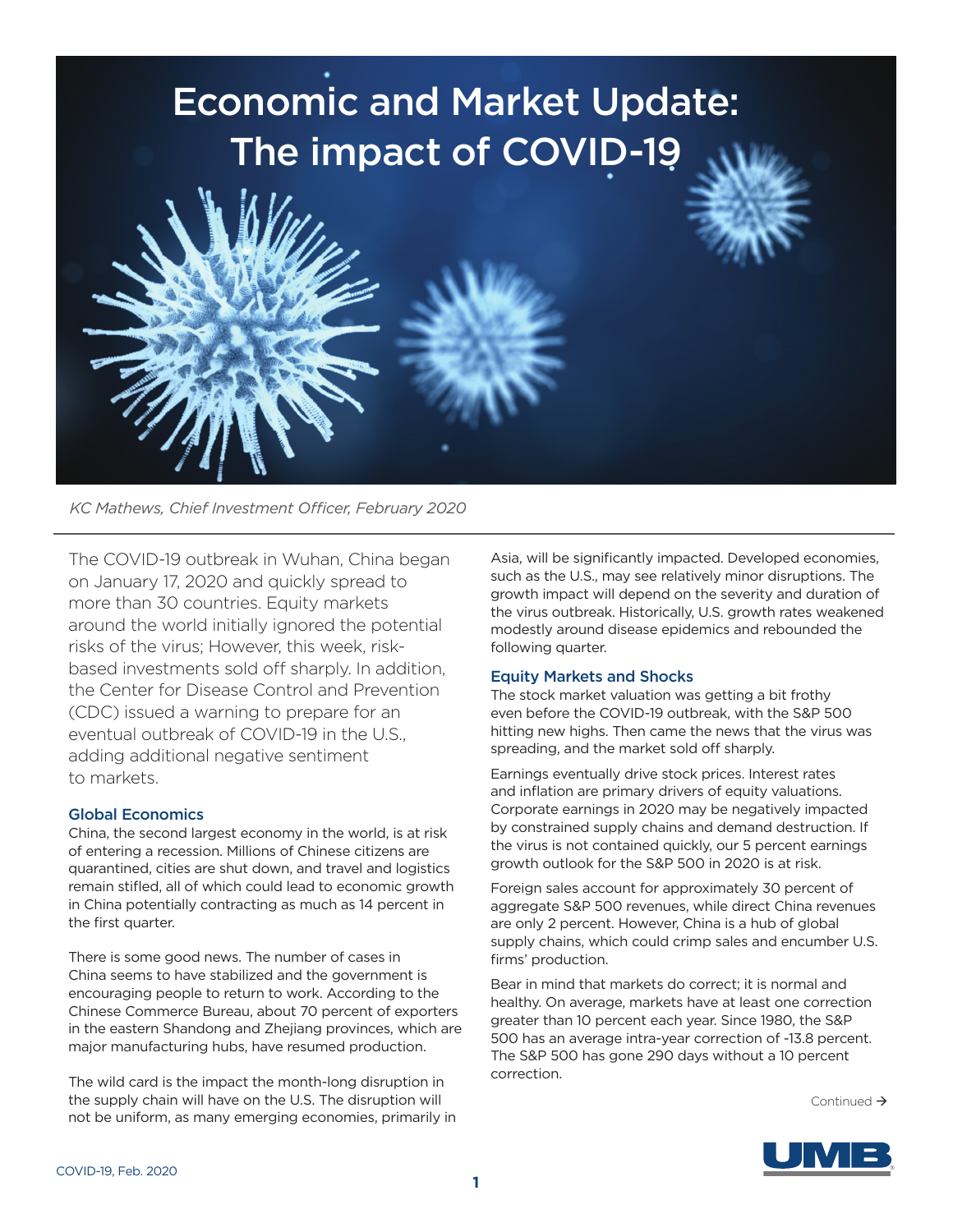The chart below shows previous virus outbreaks and their impact on global equity markets. Virus outbreaks often have a negative short-term impact on markets, but typically have a strong recovery over the following months. For example, the MSCI World Index returned 22 percent six months following the SARS outbreak in 2003.

#### 2,500 **Dengue Fever** Sep 2006 2,000 Ebola Mar 2014 Ebola **Avian Flu** Oct 2018 Jun 2006 1,500 Zika Jan 2016 1,000 Cholera **SARS Outbreak** Apr 2003 Nov 2010 **HIV/AIDS Swine Flu** 500 **Jun 1981** Apr 2009 **Pneumonic Plague** Sep 1994  $\overline{O}$ 1970 1980 1990 2000 2010 2020 Source: MarketWatch www.profittrends.com

# **MSCI World Index During Global Epidemics**

### Bond Market and Shocks

The bond market is signaling, and has been for quite some time, deteriorating economic conditions. The recent rally and, according condities on and the recent is<br>in bond prices, which has pushed yields down, is due to the virus outbreak. This is a common pattern during shocks. Analyzing five prior epidemics, Treasuries tend to **the bond market is signally experienced** outperform the S&P 500 immediately after the outbreak.  $\| \sqrt{\| \|\|} \sqrt{\| \|\|}$ This is due to a risk-off reaction, as investors seek a safe This is que to a risk-off reaction, as investors seek a safe  $\left|\left|\left|\left|\left|\left|\left|\left|\left|\right|\right|\right|\right|\right|\right|\right|\right|$ after an outbreak, U.S. equites outperform bonds and immediately after the outbreak. This is due to a risk-off reaction, as investors seek a safe harbor in U.S. yields normalize.

The chart to the right supports lower yields in an epidemic. Typically, yields fall by approximately 60 basis points. Since the outbreak on January 17, the 10-year Treasury  $\blacksquare$ yield is down 50 basis points. Since the outbreak on January 17, the 10-year Treasury in Treasury in  $\binom{1}{2}$ 

Interest rates appear to be pricing in the worst-case scenario – a pandemic spread of the virus. We believe the bond markets are over-bought at this time, and our base case is that rates will rise back to where we started the year less than 60 days ago. However, we know there is a reasonable risk that the virus will continue to spread, making the bond markets correct. Given all the unknown variables, this is an unforecastable situation at this time.

# The History Of Viral Outbreaks



 $\begin{aligned} & \text{Continued} \rightarrow \\ \end{aligned}$ Continued >